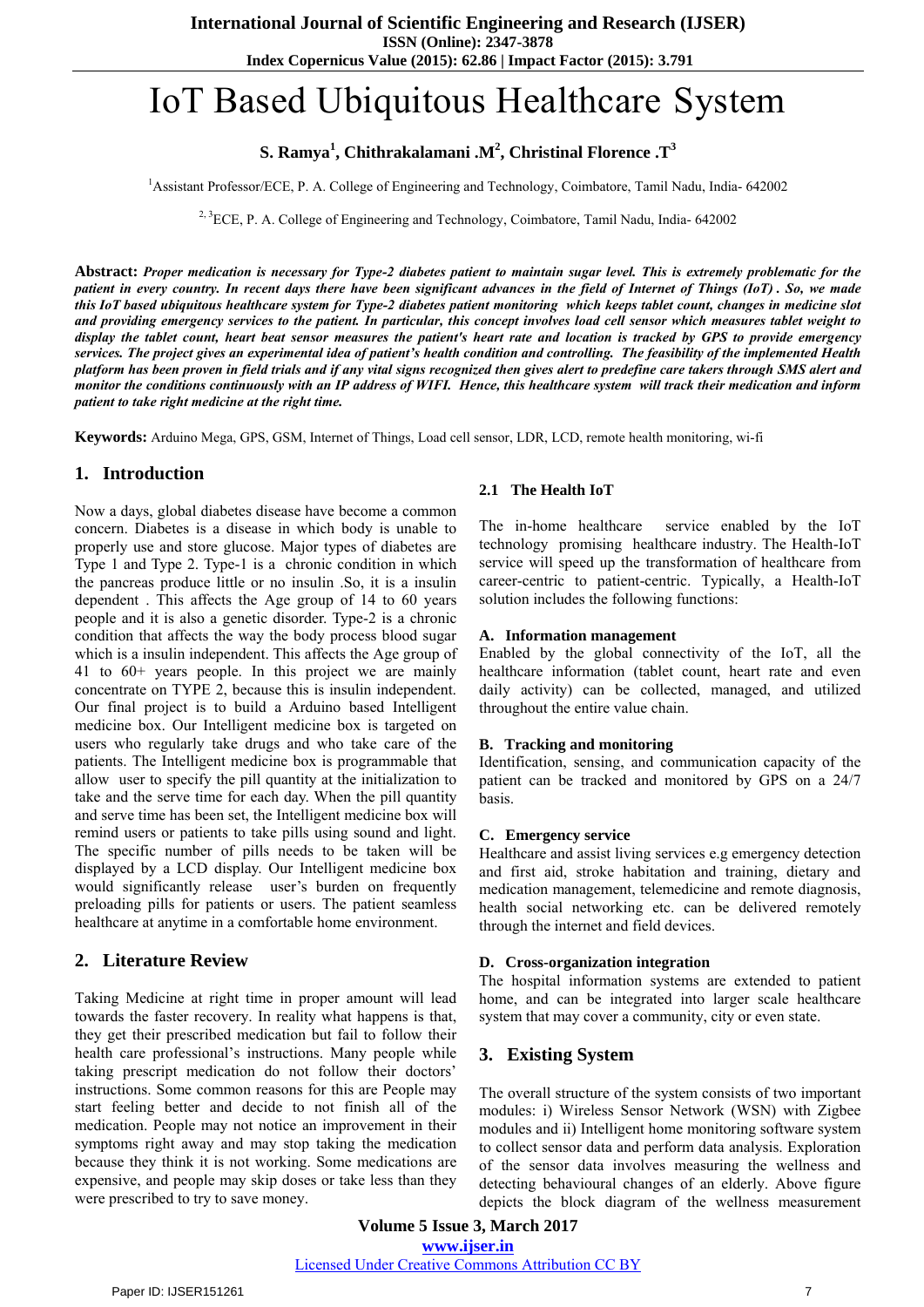## **International Journal of Scientific Engineering and Research (IJSER) ISSN (Online): 2347-3878 Index Copernicus Value (2015): 62.86 | Impact Factor (2015): 3.791**

system. Block diagram of Computer Based Wellness Measurement system A. Design of the Sensing Units: The WSN setup used for monitoring smart home consists of fabricated electrical sensing units. These are installed at an elderly home to monitor their daily activity behaviour in terms of object usages and execute effectively process. The electrical sensing units connected to various household appliances in this proposed system we implement a health monitoring platform such as temperature heart beat fall occurrence and in addition to this gives an alert message to caring persons or hospitals by using GSM technology. In addition to this an automatic environment controlling like temperature dependent fan controlling and intercity based room light controlling and the additional features to this system Medical data using a first medical data collection appliance coupled to a network, the first appliance. transmitting data conforming to an interoperable format, wherein the medical data is transmitted using a first wireless protocol.

## **A. Hardware Modules Used**

The ARM7 family includes the ARM7TDMI, ARM7TDMI-S, ARM720T, and ARM7EJ-S processors. The ARM7TDMI core is the industry's most widely used 32-bit embedded RISC microprocessor solution. Optimized for cost and power-sensitive applications, the ARM7TDMI solution provides the low power consumption, small size, and high performance needed in portable, embedded applications. The ARM7TDMI-S core is the synthesizable version of the ARM7TDMI core, available in both VERILOG and VHDL, ready for compilation into processes supported by in-house or commercially available synthesis libraries.



**Figure 1:** Block diagram

#### **B. LPC 2148 Microcontroller**

LPC2148 microcontroller board based on a 16-bit/32-bit ARM7TDMI-S CPU with real-time emulation and embedded trace support, that combine microcontrollers with embedded high-speed flash memory ranging from 32kB to 512kB. A 128-bit wide memory interface and unique accelerator architecture enable 32-bit code execution at the maximum clock rate. The meaning of LPC is Low Power Low Cost microcontroller. This is 32 bit microcontroller manufactured by Philips semiconductors (NXP).

## **C. MEMS Technology**

Micro-Electro-Mechanical Systems (MEMS) is the integration of mechanical elements, sensors, actuators, and electronics on a common silicon substrate through micro fabrication technology. MEMS is an enabling technology allowing the development of smart products, augmenting the computational ability of microelectronics with the perception and control capabilities of micro sensors.



**Figure 2:** Mems device

The increasing demand for MEMS (micro-electromechanical systems) technology is coming from diverse industries such as automotive, space and consumer electronics. MEMS[9] promises to revolutionize nearly every product category by bringing together silicon-based microelectronics with micromachining technology, making possible the realization of complete systems-on-a-chip, first developed for the integrated circuit industry, for this emerging market.

## **Disadvantages of Existing System**

- In this approach frequent clinical and laboratory controls were performed and the patients were given full instructions for medication and diet.
- MEMS design include very much complex procedures.
- Prior knowledge is needed to integrate MEMS device.
- Micro components are costly when compare to macro component.

## **4. Proposed System**

## **a) Working**

The overall structure of the system consists of the Arduino, load cell, GSM, GPS, wifi module for monitoring type2 diabetes patient to collect data and perform. In our project arduino is a processing unit. Arduino check the heart rate of the patient continuously if it is reduced imed box will automatically send text message to the take care person, hospital. If the patient takes the tablet from the tablet box, the tablet count is calculated by using load cell, count will be reduced and checks the medicine box is closed or not, LDR sense that and produce a buzzer sound.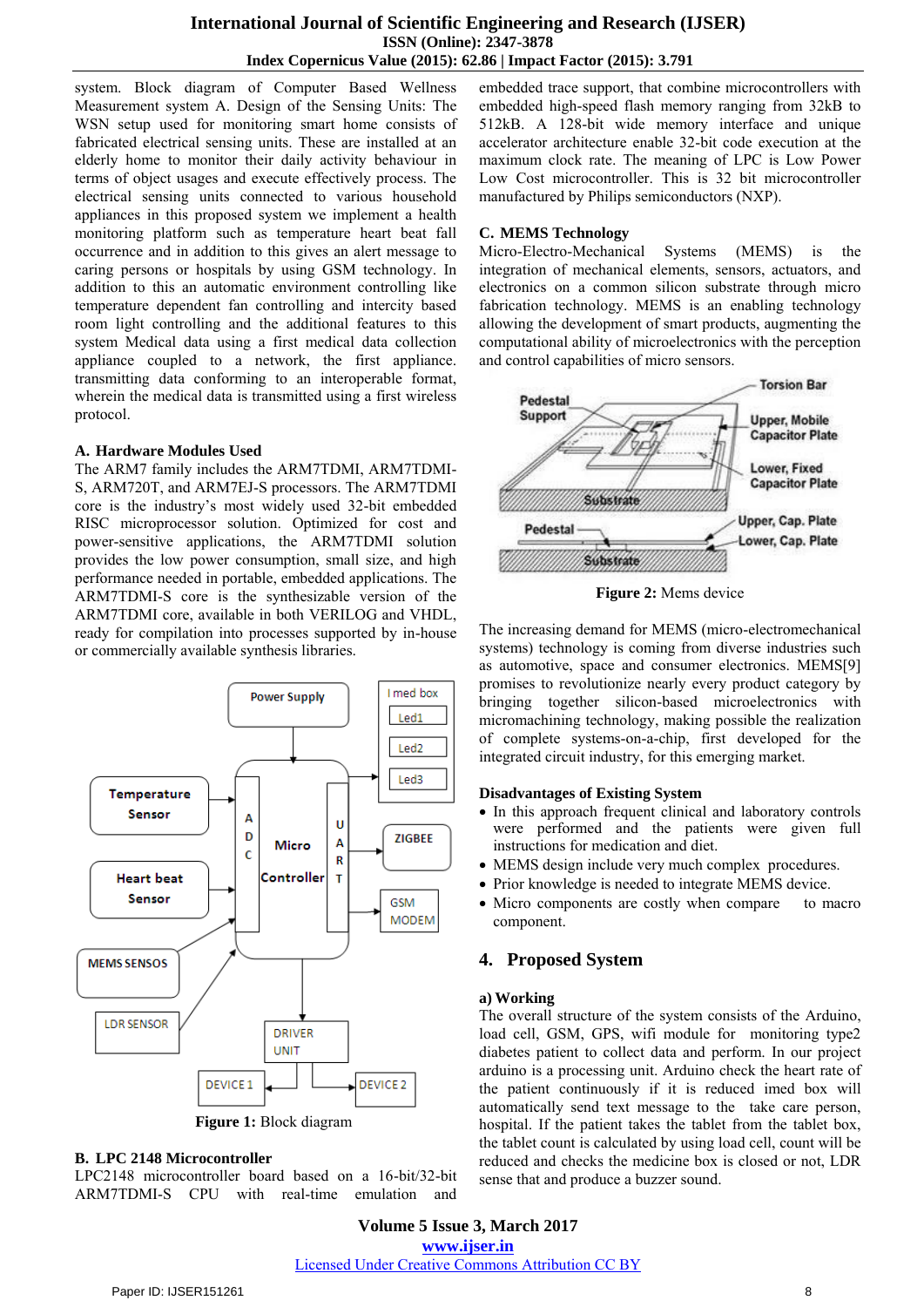## **International Journal of Scientific Engineering and Research (IJSER) ISSN (Online): 2347-3878 Index Copernicus Value (2015): 62.86 | Impact Factor (2015): 3.791**



Then the process is 3days before ending of medicine it will automatically generate previous report of the patient and that is send to the doctor. If they suggest any changes in the medicine slot that report will be send to user.

We can predict the patient heart rate of patient reduced normal level it immediately find the location of the patient by using GPS and send the message to user, emergency services by using GSM. The webpage will display the tablet count when the patient takes tablet, if not taken also with heart rate.

## **b)Arduino Mega 2560**

The Arduino Mega 2560 is a microcontroller board based on the ATmega2560 (datasheet). It has 54 digital input/output pins (of which 14 can be used as PWM outputs), 16 analog inputs, 4 UARTs (hardware serial ports), a 16 MHz crystal oscillator, a USB connection, a power jack, an ICSP header, and a reset button. It contains everything needed to support the microcontroller; simply connect it to a computer with a USB cable or power it with a AC-to-DC adapter or battery to get started.



**Figure 4:** Arduino Mega board 2560

## **c) Loadcell Sensor**

A load cell is a transducer that is used to create an electrical signal whose magnitude is directly proportional to the force being measured. The various types of load cells include hydraulic load cells, pneumatic load cells and strain gauge load cells. Through a mechanical construction, the force being sensed deforms a strain gauge. The strain gauge measures the deformation (strain) as a change in electrical resistance, which is a measure of the strain and hence the applied forces. A load cell usually consists of four strain gauges in a Wheatstone bridge configuration. The electrical signal output is typically in the order of a few millivolts and requires amplification by an instrumentation amplifier before it can be used. The output of the transducer can be scaled to calculate the force applied to the transducer. Sometimes a high resolution ADC, typically 24-bit, can be used directly.



**Figure 5:** Load cell sensor

## **d)Heart Beat Sensor**

The Heart Beat Sensor provides a simple way to study the heart's function. This sensor monitors the flow of blood through Finger. As the heart forces blood through the blood vessels in the Finger, the amount of blood in the Finger changes with time. The sensor shines a light lobe (small High Bright LED) through the ear and measures the light that is transmitted to LDR. The signal is amplified, inverted and filtered, in the Circuit.



**Figure 6:** Heart beat sensor

## **e) Wifi Module ESP 8266**

Wi-Fi is the name of a popular wireless networking technology that uses radio waves to provide wireless highspeed internet and network connections. Frequency range is 2.4 GHz to 5 GHz.



**Figure 7:** WIFI module ESP 8266

## **f) Gsm Modem**

 A GSM modem is a wireless modem that works with a GSM wireless network. A wireless modem behaves like a dial-up modem. The main difference between them is that a

**Volume 5 Issue 3, March 2017 www.ijser.in** Licensed Under Creative Commons Attribution CC BY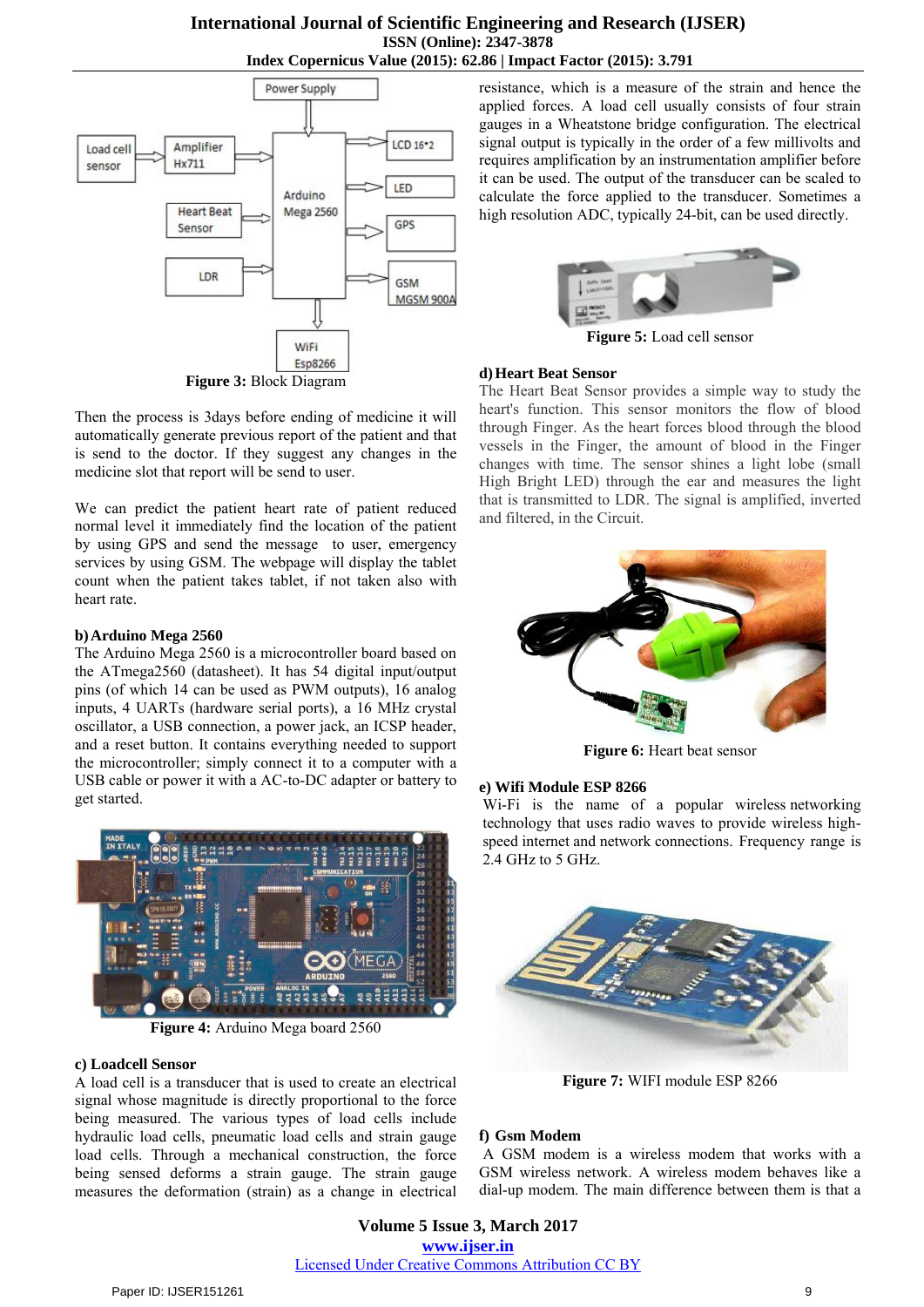dial-up modem sends and receives data through a fixed telephone line while a wireless modem sends and receives data through radio waves.

Like a GSM mobile phone, a GSM modem requires a SIM card from a wireless carrier in order to operate. GSM SMS messaging can handle large number of transaction in a very short time. You can receive large number SMS messages on your server like e-mails without internet connectivity. Emails normally get delayed a lot but SMS messages are almost instantaneous for instant transactions. Time you find local transaction servers busy as these servers use multiple telephone lines to take care of multiple transactions, whereas one GSM connection is enough to handle hundreds of transaction.



**Figure 8:** GSM module 900a

## **g) GPS Module**

The Global Positioning System (GPS) is a satellite-based navigation system made up of at least 24 satellites. GPS works in any weather conditions, anywhere in the world, 24 hours a day, with no subscription fees or setup charges.



## **5. Design**



The imed box is combination of three major sections: Sensor section, report section and emergency section. The sensor board is resistive type transducer. The sensor is connected to the arduino via amplifier.There are two slots inside imed box. First slot has arduino, GSM and GPS. Second slot has load cell sensor. The imed box lid contain LCD, LDR and LED.



**Figure 12:** Flowchart

**Volume 5 Issue 3, March 2017 www.ijser.in** Licensed Under Creative Commons Attribution CC BY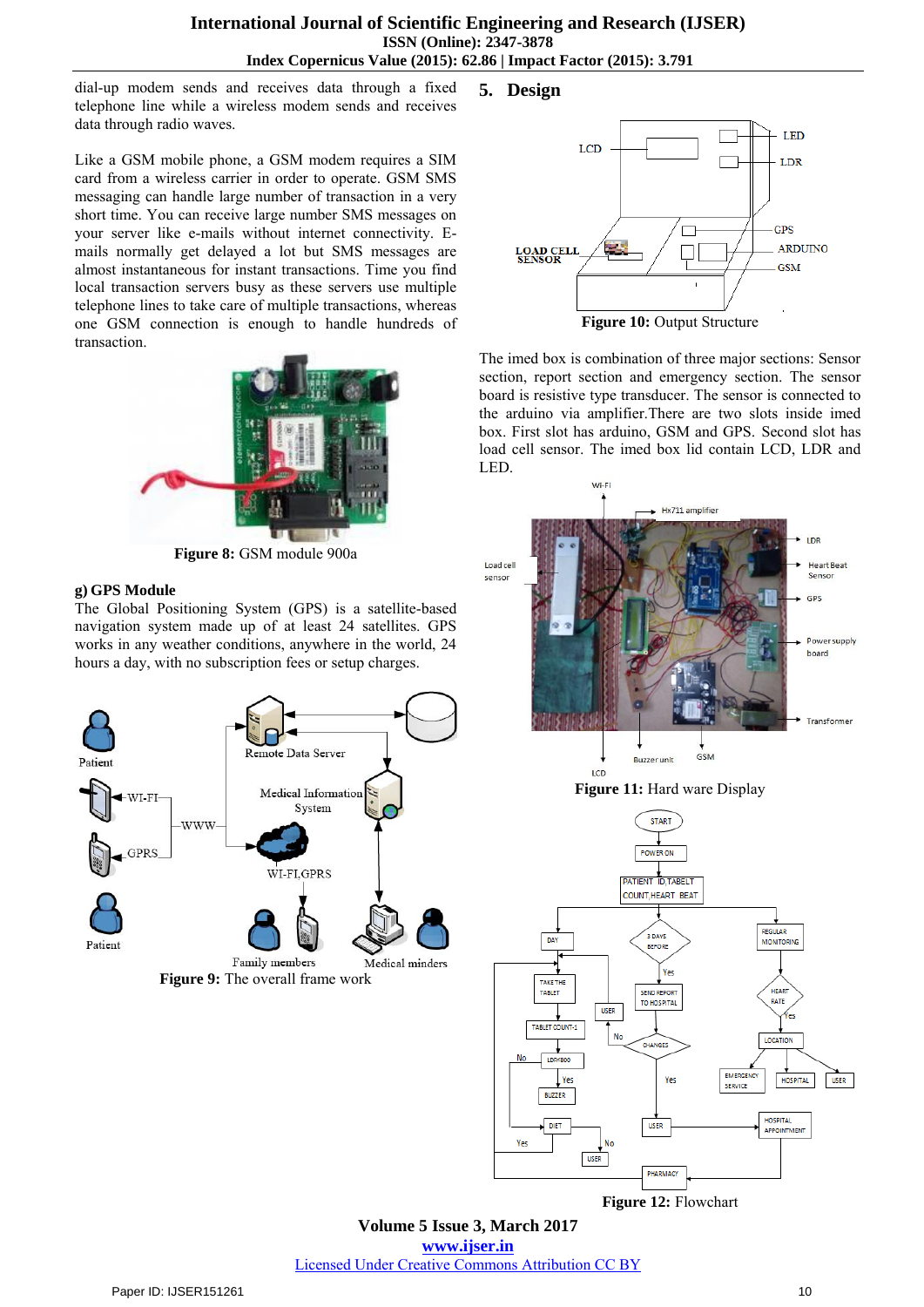## **6. Results and Discussion**



**Figure 15:** When sending message to the user





**Figure 17:** The remaining tablet count

| $\mathbf{H}$ |  | ◯ <sup>①</sup> ♥4G G G 28% 2:32 PM |  |   |  |
|--------------|--|------------------------------------|--|---|--|
| 192.168.4.1  |  |                                    |  | 7 |  |

IOT BASED TYPE2 DIABETES PATIENT MONITORING **SYSTEM** 

HEART REAT =72

**TABLET COUNTING =30** 

Figure 18: Data's shown in webpage

# **7. Application Scenario**

The center of the system is a powerful intelligent medicine box (iMedBox), which works not only as a traditional inhome medicine container (such as a drawer of cabinet, a thermostat or an icebox), but also as a "medication inspector" in daily monitoring. On one side, it is linked to public area (e.g. the hospital, the user and the emergency help center) through wireless internet. On the other side, it counts the tablets and a suit of wearable biomedical sensor (load cell sensor, heart beat sensor) through GSM.



**Figure 18:** System usage

# **8. Conclusion and Future work**

In this paper, a preventive medication management solution addressing the medication noncompliance problem is proposed. A prototype system is implemented which confirms the feasibility of the presented intelligent pharmaceutical packaging and intelligent medicine box. This includes features for creating a user manual remote access to this box; choosing a larger LCD display; using a metal to cover the entire circuitry; placing the switch and LED displays on the surface of the box and using larger boxes.

# **References**

- [1] Geng Yang, Xie Li, MattiMäntysalo, Xiaolin Zhou, Zhibo Pang, Li Da Xu, Sharon Kao-Walter, Qiang Chen, LirongZheng, "A Health-IoT Platform Based on the Integration of Intelligent Packaging, Unobtrusive Bio-Sensor and Intelligent Medicine Box", IEEE Transactions on Industrial Informatics, 2014.
- [2] Baek. H, Chung. G, Kim. K, and Park. K, "A Smart Health Monitoring Chair for Nonintrusive Measurement of Biological Signals," IEEE Transactions on Information Technology in Biomedicine, Vol. 16. 150- 158. Jan. 2011.
- [3] Castillejo P, Martinez J.F, Rodriguez-Molina. J, and Cuerva. A, "Integration of wearable devices in a wireless sensor network for an E-health application," IEEE Wireless Communications, Vol.20, no.4, pp.38- 49, Aug. 2013.
- [4] Crema . C, Depari. A, Flammini. A, Lavarini. M,Sisinni . E, A smartphone-enhanced pill-dispenser providing patient identification and intake recognition C. Crema, A. Depari, A. Flammini, M. Lavarini, E. Sisinni published in Medical Measurements and Applications (MeMeA), 2015
- [5] Jara A. J, M. A. Zamora-Izquierdo, and A. F. Skarmeta, "Interconnection Framework for Health and Remote Monitoring Based on the Internet of Things," IEEE Journal on Selected Areas in Communications, vol. 31, no.9, pp.47-65, Sep. 2013.
- [6] Li. S, Xu. L, and Wang. X, "Compressed Sensing Signal and Data Acquisition in Wireless Sensor Networks and Internet of Things," IEEE Transactions on Industrial Informaticsvol.9, no.4, pp. 2177-2186, Nov.2013.
- [7] Teng. X.-F, Zhang. Y, Poon. C, and Bonato. P, "Wearable Medical Systems for p-Health," IEEE Reviews in Biomedical Engineering, vol.1, no., pp.62- 74, 2008.
- [8] Quwaider M and Y. Jararweh, "Cloudlet-based for big data collection in body area networks," in 8th International Conference for Internet Technology and Secured Transactions (ICITST), Dec 2013, pp. 137– 141.
- [9] Qiang Chen; LirongZheng, Elena Dubrova. "An Inhome Advanced Communications Technology (ICACT). Jan 2013, Pyeongchang, Medication Management Solution Based on Intelligent Packaging and Ubiquitous Sensing". International Conference on Korea.